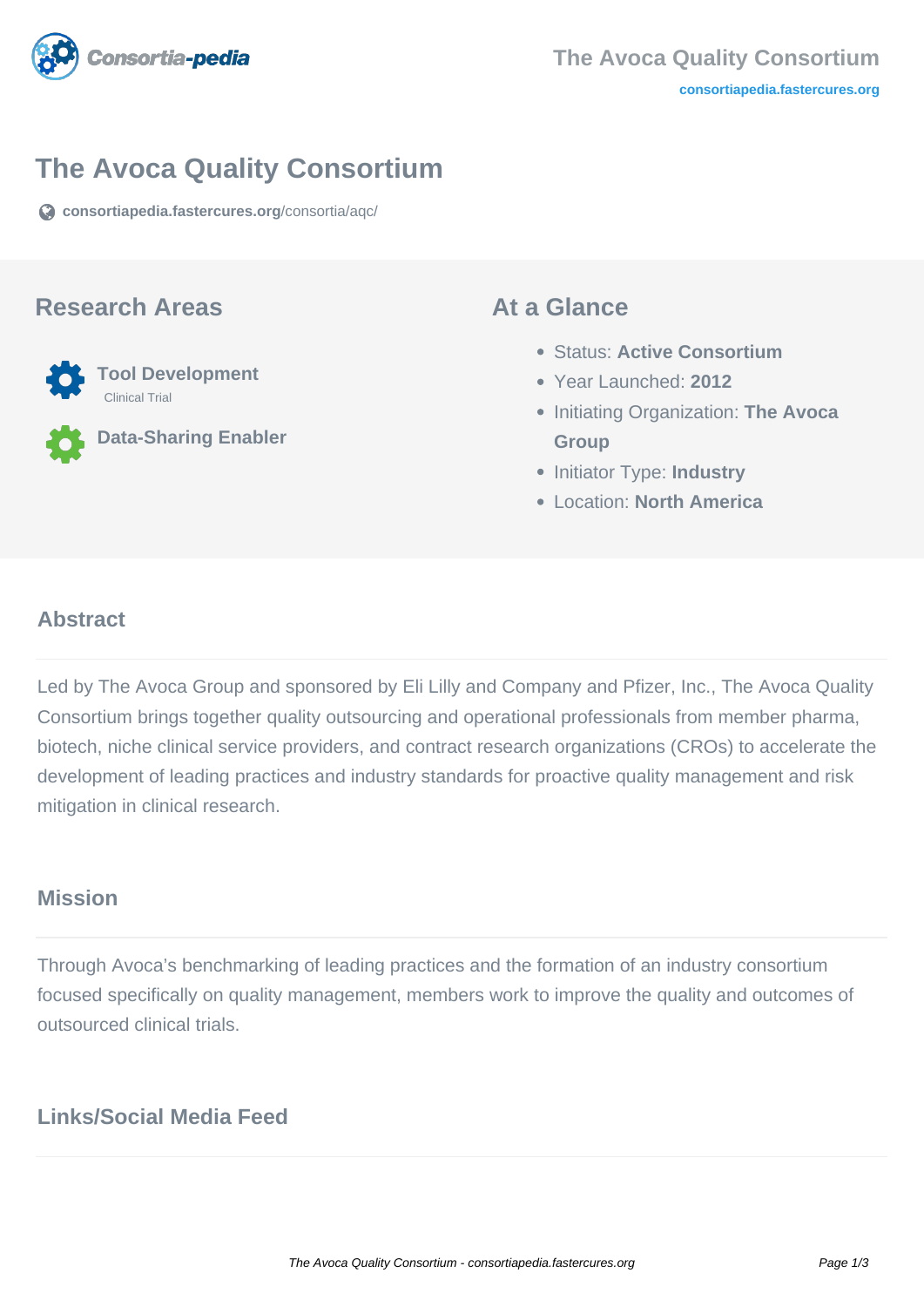

**[consortiapedia.fastercures.org](http://consortiapedia.fastercures.org/)**

Homepage <http://www2.theavocagroup.com/the-avoca-quality-consortium>

## **Sponsors & Partners**

Membership is available to Sponsors, CROs, and specialty clinical service providers. For more information about membership, please contact Danya Burakoff, Senior Manager, Client Engagement, The Avoca Group at [danya.burakoff@theavocagroup.com](mailto:danya.burakoff@theavocagroup.com) or (609) 759-2856.

Alexion Achaogen Almac Alnylam Amgen Astellas **Baxter Bioclinica** Biogen Idec Biomarin Bristol-Myers Squibb Chiltern CSL Behring Comprehend **Covance** Daiichi-Sankyo Dyax Endocyte Frenova Gilead **Grunenthal ICON** Inc Research Infinity Inovio Pharmaceuticals inVentiv Health Janseen